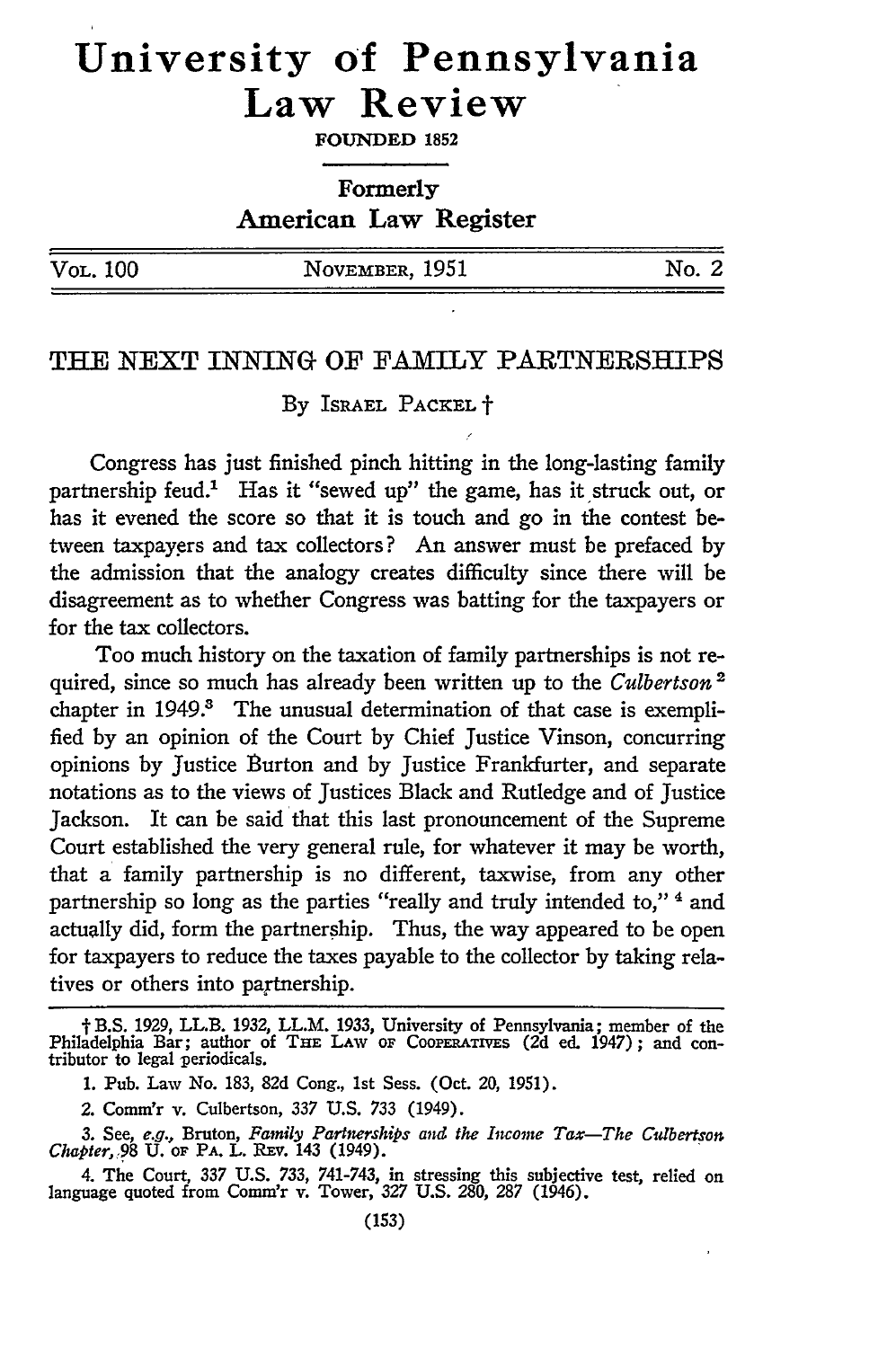154 *UNIVERSITY OF PENNSYLVANIA LAW REVIEW* [Vol. 100

The reduction in taxes can be visualized by the following comparative approximate figures for 1951 as to *A,* who has two daughters, *B* and *C,* and whose only asset is a business which produces a net income of \$150,000:

| Sole Proprietorship |           | Family Partnership      |                    |  |
|---------------------|-----------|-------------------------|--------------------|--|
| Tax on $A$ for      |           | Tax on $A$ for \$50,000 | \$25,000<br>25,000 |  |
| \$150,000           | \$110,000 | Tax on $B$ for \$50,000 |                    |  |
|                     |           | Tax on $C$ for \$50,000 | 25,000             |  |
|                     |           |                         |                    |  |
| Total Tax           | \$110,000 | Total Tax               | \$75,000           |  |

Thus, if they really and truly formed a partnership, the taxes payable by the family would be \$75,000 instead of \$110,000. Of course, if *A* is married, he already has the benefit of splitting the income between himself and his wife, so that in such a case, the maximum family tax saving would result by giving *B* and *C* smaller interests, but the over-all saving would be less than \$35,000.

An important factor which, though obvious, must nonetheless be kept in mind, is that the saving is not to  $A$ . As sole proprietor, he owns the business, and his income after taxes is \$40,000. As a partner, he owns only one-third of the business, he may have some gift tax liability, and his income after taxes is \$25,000. The true saving goes to the other members of the partnership, or to the family if it is considered as a collective unit. Congress does for certain tax purposes consider the family as a unit, $5$  but Courts should not resort to abstract economic theories to change tax patterns.<sup>6</sup>

A purported family partnership might not have been really and truly a partnership either before or after *Culberston,* for any one of the following reasons:

(1) the partnership might have been a sham, because the parties agreed that the paper transactions were to save taxes and not to be otherwise effective;<sup>7</sup>

<sup>5.</sup> See, e.g., INT. REV. CODE §§ 24(b)1(A), 503(a)2.

<sup>6.</sup> But see the caustic (yet humorous and learned) opinion of Chief Judge<br>Hutcheson in Batman v. Comm'r, 189 F.2d 107 (5th Cir. 1951). He speaks of the<br>"over thrifty and under candid" arrangement for "familial sharing" wher payer would like to "have his cake and eat it too," and by the magic talisman of the word "partnership" attempts to engage in "shoring up and expanding the family fortunes at the expense of the tax collector."

<sup>7. &</sup>quot;The question always is whether the transaction under scrutiny is in fact what<br>it appears to be in form; a marriage may be a joke; a contract may be intended only<br>to deceive others; an agreement may have a collateral de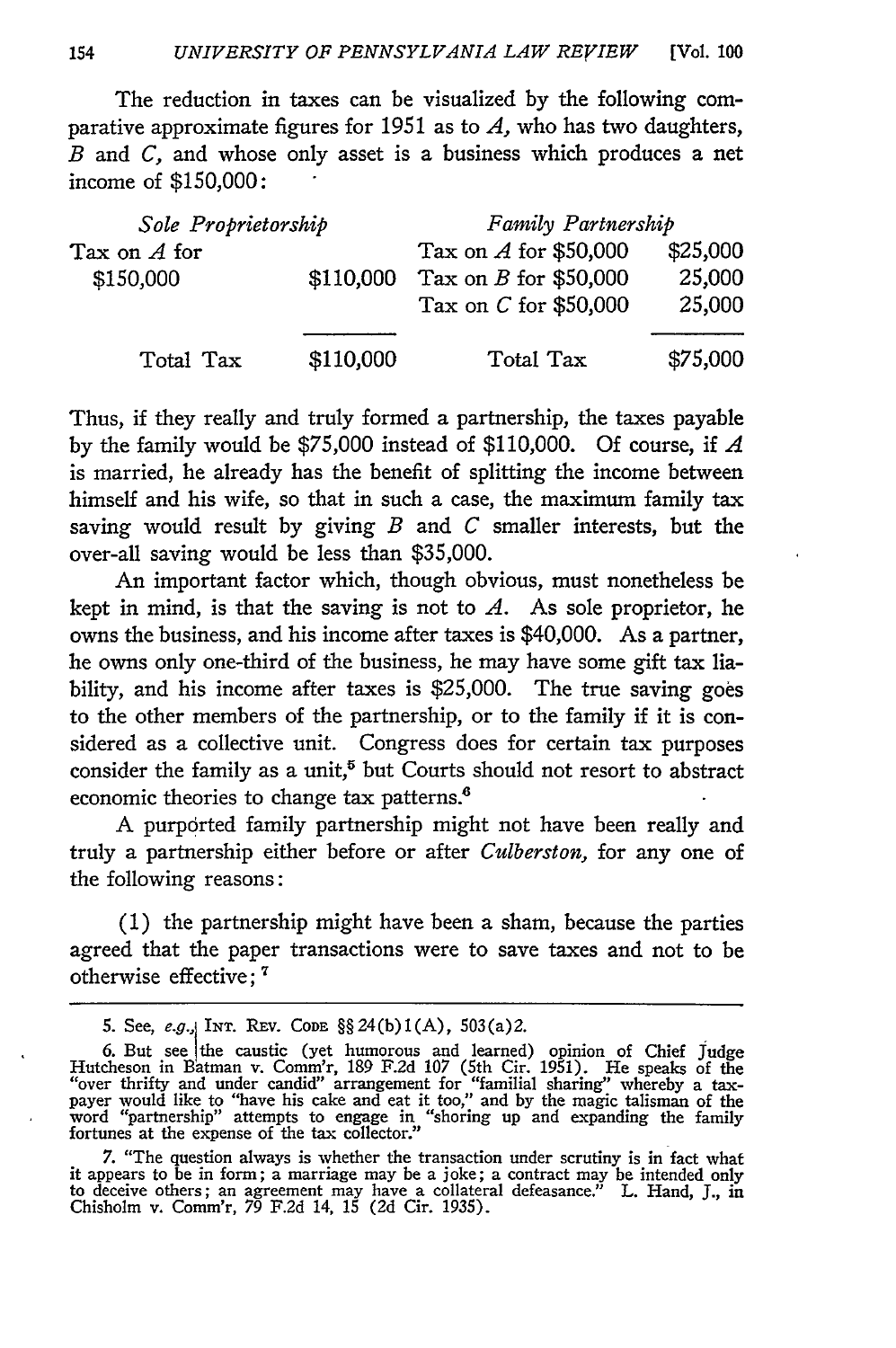(2) it might have been, in effect, merely a contract to assign future income, because the business was a personal service business or because the only interest of a partner was in future income; **8** or

(3) it might have been so unusual in the terms of the agreement<sup>9</sup> or in the actual operation of the partnership, as to permit the former owner to retain practically all the normal incidents of ownership.10

A great source of confusion had been the failure on the part of accountants, tax collectors, lawyers and judges to recognize the difference between matters of evidence and rules of law. Failure of an alleged partner to provide personal services or to provide capital originating outside the business might have been of some evidentiary value in attacking the reality of the partnership but as the *Culbertson* case pointed out no rule of law ever existed which required either one of these factors for the formation of a partnership.

#### POST-CULBERTSON ERA

The *post-Culbertson* era produced in its wake a tremendous amount of litigation. In fact, in the two year period, thirty-seven family partnership cases were decided by United States Courts of Appeal, and hundreds of such cases were before the Tax Court and District Courts. Although the cases deal primarily with questions of fact,<sup>11</sup> it might be of some advantage to set up a box score to show how taxpayers have fared in the appellate courts since *Culbertson.* Extreme caution must always be exercised in attempting to make any deductions from bare statistics of results. The following is a box score of all the cases involving family partnerships which have been decided by Courts of Appeal since *Culbertson:*

8. The Supreme Court had already held such alleged partnerships ineffective Burnet v. Leininger, 285 U.S. 136 (1932); cf. Lucas v. Earl, 281 U.S. 111 (1930). A logical extension exists under the rule of Comm'r v. Sunnen, 3 where the former owner retains control over the source of income or has a right of recapture. Stanton v. Comm'r, 189 F.2d 297 (7th Cir. 1951). This rule, however, should not preclude a joint venture interest in a partnership interest. In United States v. Atkins, 191 F.2d 146, *reversing*, 189 F.2d <sup>2</sup>114 (5th Cir. 1951), the Court reversed itself on a rehearing of this issue.

9. Normal restrictions on all partners or management powers in one partner will not defeat the partnership. This is evident from the limited partnership cases. Lamb v. Smith, 183 F.2d 938 (3d Cir. 1949) ; Greenberger v. Comm'r, 177 F.2d 990 (7th Cir. 1949). *But cf.* Giffen v. Comm'r, 190 F.2d 188 (9th Cir. 1951) where the Court agreed that the limited partners had been given a bare expectancy.

**10.** In Morrison v. Comm'r, 177 F.2d 351, 352 (2d Cir. 1949) a per curiam opinion affirmed the Tax Court which had found that the evidence "gives us a picture of a man who was not a partner but in reality a sole proprietor."

11. It has aptly been pointed out that it serves no real purpose to ferret out a part of the facts of analogous cases, since no one fact can be decisive. Eisenberg v. Comm'r, 161 F.2d 506, 510 (3d Cir. 1947).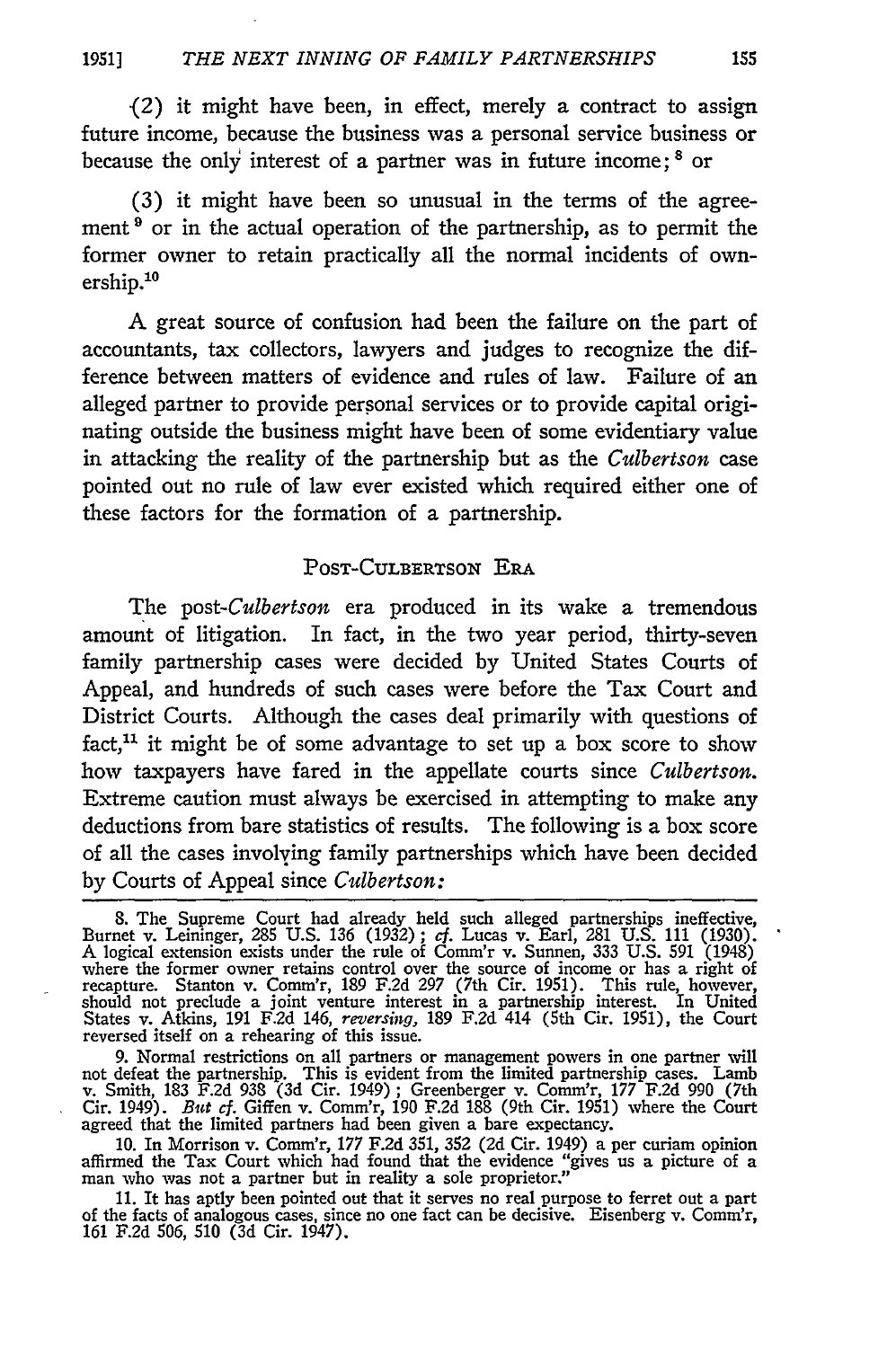| Affirmed<br>for |           | Reversed<br>for                      |   |
|-----------------|-----------|--------------------------------------|---|
|                 |           |                                      |   |
|                 | $13^{12}$ | 11 13                                |   |
| $2^{14}$        | $2^{15}$  |                                      |   |
| 718             | 1 17      | 118                                  | O |
|                 |           |                                      |   |
|                 | 16        | 12                                   |   |
|                 |           | Fact Finding Body Taxpayer Collector |   |

*Family Partnership Cases in Courts of Appeal*

Thus, of the cases appealed to Courts of Appeal, the score stands 21 to 16 in favor of the taxpayers, and all twelve reversals were in favor of the taxpayers.

What generalizations can fairly be drawn from these figures? Significantly, it is to be noted that there were twenty-four appeals from Tax Court decisions in favor of the government, eleven of which resulted in reversals in favor of the taxpayers. The fact that there is not a single appeal by the collector from a Tax Court decision in favor of a taxpayer is a sign that the collector was apparently satisfied with the slant of the Tax Court in these cases.<sup>19</sup> The fact that all four jury verdicts in these cases were upheld is some evidence that the Courts

13. Ardolina v. Comm'r, 186 F.2d 176 (3d Cir. 1951); Britt Est. v. Comm'r, 4 P-H 1951 FED. TAX SERV. [[72,539 (5th Cir. 1951); Cobb v. Comm'r, 185 F.2d 255 (6th Cir. 1950); Denning & Co. v. Comm'r, 180 F.2d 288 (10th Cir. **F.2d** 990 (7th Cir. 1949) ; Johns v. Comm'r, 180 F.2d 469 (5th Cir. 1950) ; Maiatico v. Comm'r, 183 F.2d 836 (D.C. Cir. 1950); Miller v. Comm'r, 183 F.2d *246* (6th Cir. 1950) ; Wenig v. Comm'r, 177 F.2d 62 (D.C. Cir. 1949) ; Yost v. Comm'r, 4 P-H<br>1951 FED. TAx SERv. [[72,482 (5th Cir. 1951).

14. Lamb v. Smith, 183 F.2d 938 (3d Cir. 1950); Thompson v. Riggs, 175 F.2d **81** (8th Cir. 1949).

15. Parker v. Westover, 186 F.2d 49 (9th Cir. 1950) ; Stanback v. Robertson, 183 **F.2d 889** (4th Cir. 1950).

16. Arnold v. Green, 186 F.2d 18 (5th Cir. 1951) **;** Crossley v. Campbell, 184 **F.2d** 639 (7th Cir. 1950) **;** Glenn v. Cooke, 177 F.2d 201 (6th Cir. 1949) ; Jones v. Baker, 189 F.2d 842 (10th Cir. 1951); Jones v. Trapp, 186 F.2d 951 (10th Cir. 1950); Rupple v. Kuhl, 177 F.2d 823 (7th Cir. 1949); United States v. Atkins, 191 F.2d 146, reversing 189 F.2d 414 (5th Cir. 1951).

17. Trapp v. United States, **177 F.2d** 1 (10th Cir. 1949).

18. Ginsburg v. Arnold, 185 **F.2d** 913 (5th Cir. 1950).

19. ". . . the Tax Court has proven, thus far, to be an unduly Treasury-minded forum in family-partnership controversies . . . ." Landman, *Family Partnerships and the Reality Test*, 28 TAXES 551, 559 (1950).

<sup>12.</sup> Anderson v. Comm'r, 185 F.2d 1021 (2d Cir. 1951); Barrett v. Comm'r, 185 F.2d 150 (1st Cir. 1950); Batman v. Comm'r, 189 F.2d 107 (5th Cir. 1951); Buckley v. Comm'r, 180 F.2d 749 (3d Cir. 1950); Collamer v. Comm'r, 185 189 F.2d 297 (7th Cir. 1951) ; Wester v. Comm'r, 189 F.2d 856 (5th Cir. 1951).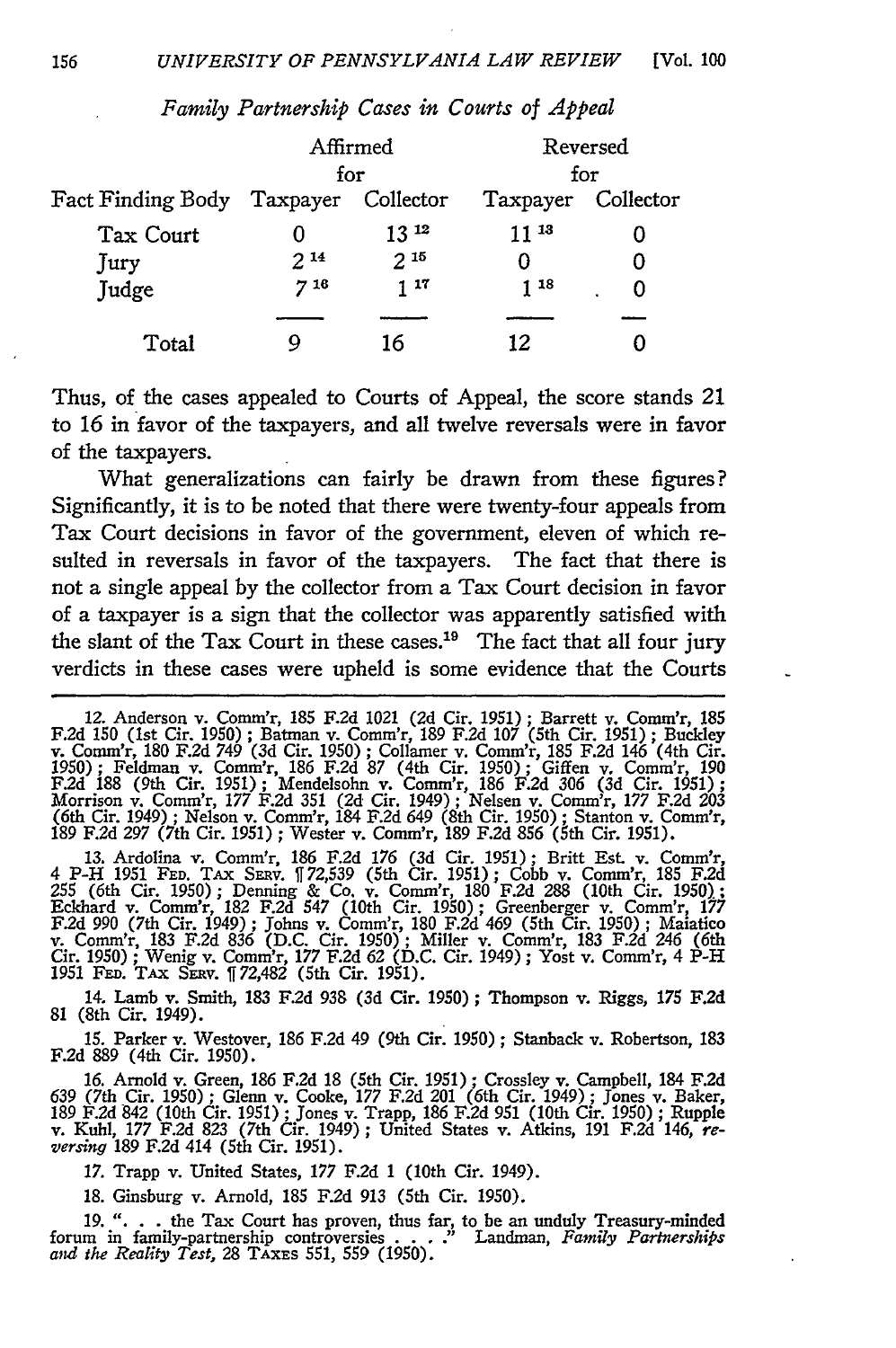really consider these issues as factual.<sup>20</sup> Finally, a weak inference  $21$ of the desirability to a taxpayer of a trial without a jury is to be gleaned from the fact that trial judges decided the factual issue seven times in favor of the taxpayer and twice in favor of the collector.

The most important conclusion to be drawn from these cases is the correctness of the old suggestion that there was "crying need for a further clarification of the family partnership situation under the Internal Revenue Code."<sup>22</sup> The possible variation in result, depending upon whether a taxpayer has enough money to pay the tax and sue for his refund in the District Court, as opposed to delaying payment with the hope of winning an uphill battle in the Tax Court, should be shocking to all moral sense. Manifestly, no statute or regulation is going to end all the litigation, but certainly there was the need for Congressional action.

### THE 1951 CONGRESSIONAL ACTION

The compromise of a bitter battle in 1950 eliminated Senate sponsored action as to family partnerships, but apparently with the understanding that the House would assent to action in  $1951.^{23}$  Accordingly, the Revenue Bill of 1951,<sup>24</sup> introduced in the House on June 15, 1951, contained provisions affecting family partnerships. The provisions as reported by the Senate Finance Committee<sup>25</sup> were substantially similar, except that the Senate Bill was made applicable under certain conditions to all tax years after 1938 instead of after 1950.

The Revenue Bill of 1951<sup>28</sup> as finally enacted deals with family partnerships in section 340 which contains three subdivisions. Subdivision (a) adds to the definition of a partnership which appears in § 3797 (a) (2) of the Internal Revenue Code, a statement that a partner shall be recognized for tax purposes "if he owns a capital interest in a partnership in which capital is a material income-producting factor,

- *25. Ibid.,* as reported in the Senate on September **18,** 1951, § 339.
- *26.* See note 1 *supra.*

<sup>20. &</sup>quot;The learned trial judge wisely submitted interrogatories to the jury which pinpointed the ultimate issues of the case. Finally, those issues of fact being resolved by the jury, they are beyond our reach, for it is well-settled, indeed it would be a work of supererogation now to attempt to prove, that the historical function of the jury can-<br>not be the subject of interference when the evidence permits reasonable minds to dis-<br>agree." Lamb v. Smith, 183 F.2d 938, 942 (3d Ci of the *Dobson* rule [Dobson v. Comm'r, 320 U.S. 489 (1943)] means that Tax Court decisions are now subject to the same review as District Court decisions in civil actions tried without a jury. INT. REV. CODE § 1141(a)

<sup>21.</sup> The inference is weak because it disregards the results in all the trials which have never been appealed.

<sup>22.</sup> Bruton, *supra* note *3,* at **160.**

<sup>23. 2</sup> U.S. Code Cong. Serv. 3264 **(1950).**

<sup>24.</sup> H.R. 4473, 82nd Cong., 1st Sess. § *313* (1951).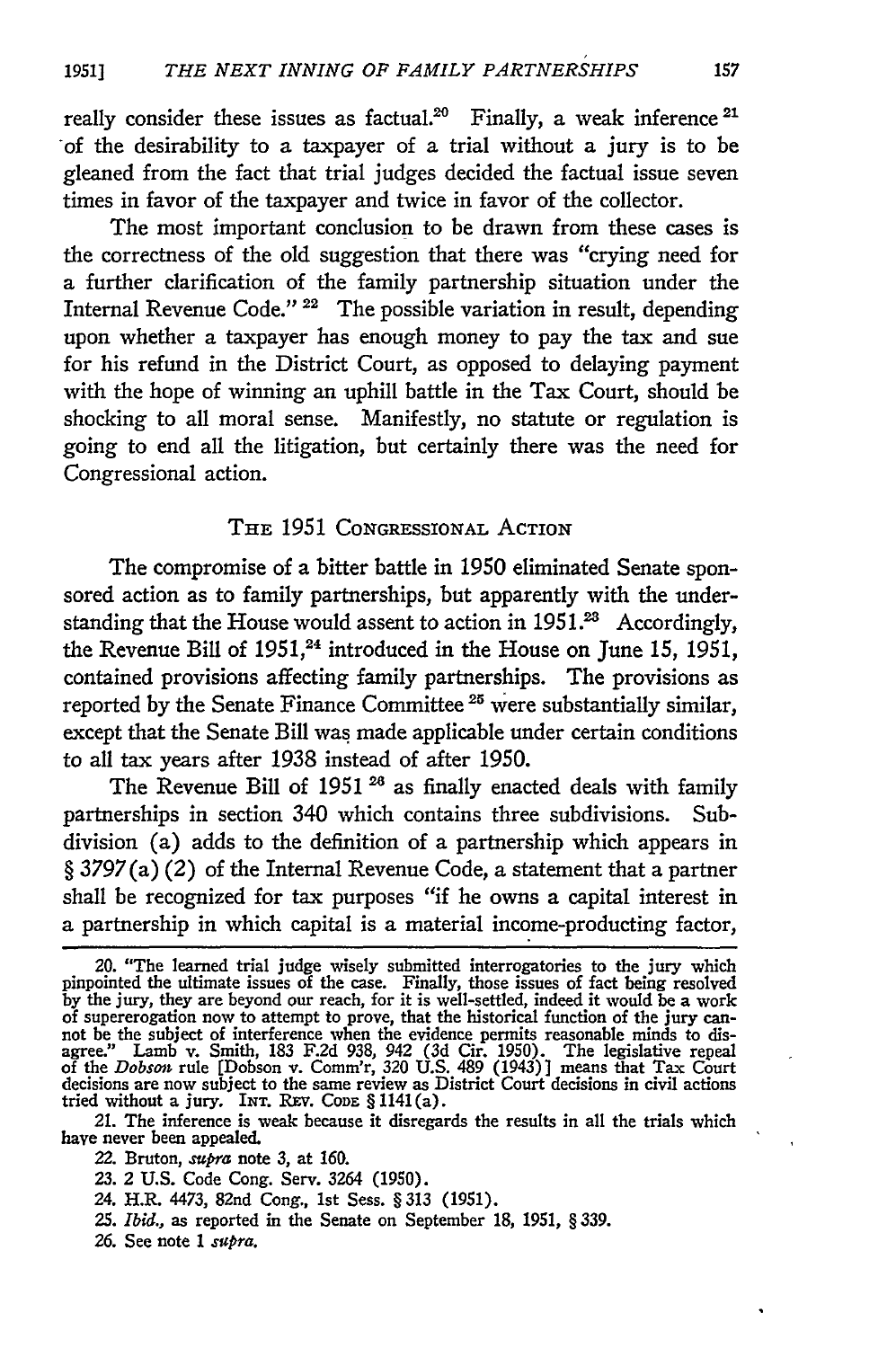whether or not such interest was derived by purchase or gift." Subdivision (b) adds to the Code a new section to permit, for tax purposes, the reallocation by the collector of partnership income in disregard of the partnership agreement where (1) a partnership interest is created by gift or sale to a member of the family<sup>27</sup> and  $(2)$  the transferor is not allowed by the partnership arrangement reasonable compensation for his personal, services or a proportionate return for his share of capital, with the qualification that there should be no reallocation because of absence due to military service. Subsection (c) makes the provisions effective as to taxable years after December 31, 1950, and contains the *caveat* that no inferences are to be drawn from the fact that the provisions are not expressly made applicable to previous taxable years.

This general statement of the statutory changes makes it rather manifest that family partnership problems are not ended. There is the matter of determining whether capital is a material income-producing factor, and the effect to be given a negative determination. Then there are the problems as to when there should be reallocations of income, and the practical bases on which they are to be made. Finally, there are the questions relating to the retrospective effect of the legislation.

## *1. Capital as a Material Income-Producing Factor*

The declared purpose of the new provisions to clarify the recognition of family partnerships for tax purposes is based upon the premise that the real ownership of an interest in a partnership should not differ taxwise from the ownership of any other asset.<sup>28</sup> If  $A$  owns an office building, there appears to be no reason for refusing to recognize the transaction taxwise whether: (1) *A* conveys one-half of the fee to *B,* his daughter; (2) *A* forms a corporation with that asset and turns over one-half of the shares to *B;* or (3) *A* takes *B* into partnership by giving her a one-half interest in the office building as a partnership asset. The concept that a special business purpose must be the motive for the creation of a partnership interest, should now be eliminated completely.<sup>26</sup>

<sup>27. &</sup>quot;Family" is defined in this new section to include only "spouse, ancestors, and lineal descendents, and any trust for the primary benefit of such persons." Significantly collateral relatives are thereby excluded from t

<sup>28.</sup> H.R. REP. No. 586, 82nd Cong., 1st Sess. 32 (1951). An actual transfer of legal ownership of business assets to family members presents essentially the same problem as the formation of a family partnership. Visintainer v. Comm'r, 187 **F.2d** 519 (10th Cir. 1951), cert. denied, 20 U.S.L. WEER 3103 (Oct. 23, 1951)

*<sup>29.</sup>* **SEN.** Rm. No. 781, 82nd Cong., 1st Sess. 39 (1951); cf. United States v. Cumberland Public Service Co., 338 U.S. 451 (1950), where it is held that business motive may be relevant in determining whether a transfer in liquidation followed by a sale made by the shareholders is real or a sham, but if the transaction is real the lack of business motive is not significant.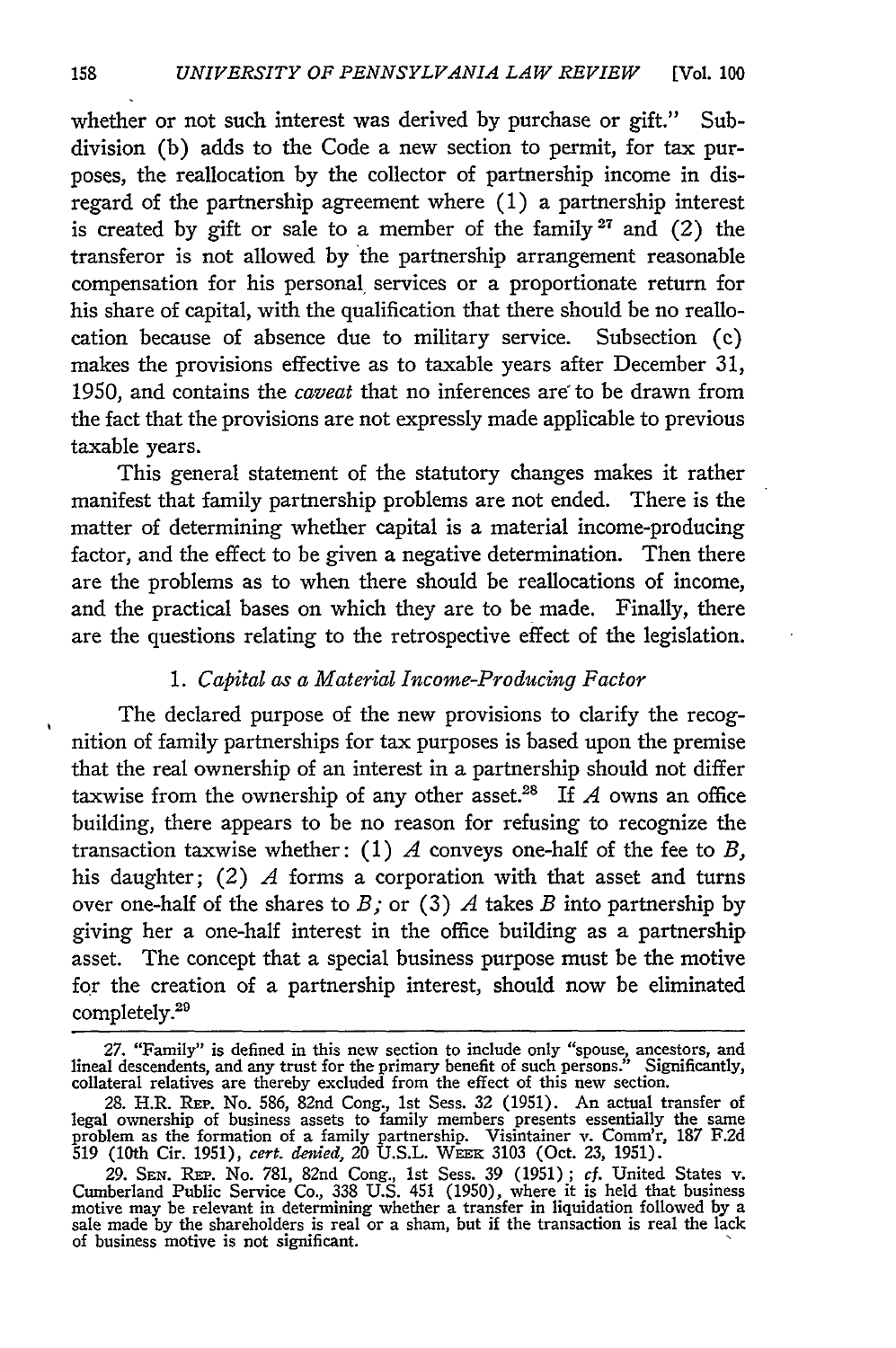Under the new legislation, and assuming that the transaction is not a sham, a partner's right to share in profits will have to be recognized if he owns some of the capital which is a material incomeproducing factor. The requirement of a capital interest, as well as profit-sharing, is in accordance with traditional concepts. The Uniform Partnership Act, for instance, provides in section 7 that profit sharing is *prima facie* evidence of a partnership. Here again, matters of evidence are not to be confused with a legal rule. Profit sharing alone does not create a partnership. "The indispensable requisites of a partnership are co-ownership of a business and the sharing of its profits." **1o** Justice Holmes, in a leading case involving the tort liability of associates in business activity, has pointed out the danger of basing the result on whether the association is to be given the tag of "partnership."  $31$  The objection to the disregard of the tag in a tax case is that Congress has seen fit to use that tag and hence its use as the litmus paper to test tax results is justifiable.

The new legislation provides no test to determine whether capital is a material income-producing factor. The historical use of the phrase makes it clear that even in a personal service business, capital can still be a material income-producing factor.<sup>32</sup> Determinations as to whether capital is a material income-producing factor will turn on evidence as to the total amount of capital, the use to which the capital is put, the nature of the business, the type of assets and the relationship of income to proprietorship services. No specific rule can control.<sup>33</sup> A backhanded, yet practical, approach in the light of the purpose of the determination, would be testimony as to whether the death of one or more of the partners would tend substantially to end the income of the partnership.

There is no express statement in the new legislation to cover the situation where capital is not a material income-producing factor.<sup>34</sup>

33. Thus the regulations with respect to the old earned income credit provide:<br>"No general rule can be prescribed defining the trades or businesses in which per-<br>sonal services and capital are material income-producing fac **111,** §29.25-2 (1943).

34. In Greenberger v. Comm'r, 177 F.2d 990, 994 (7th Cir. 1949) the Tax Court's decision in favor of the collector was reversed even though it had found that "Capital was not a material income producing factor in the opera Court of Appeals admitted that the invested capital was small but stressed that "the parties stood ready to contribute further capital, if needed, . . . and, of course, they were personally liable for the liabilities of the partnership."

**<sup>30.</sup>** Schuster v. Largman, **308** Pa. 520, 528, **162** Ati. 305, 307 (1932).

<sup>31.</sup> Guy v. Donald, 203 U.S. 399, 405-6 (1906).

<sup>32.</sup> For tax years prior to January **1,** 1944, the expression was used in connection with an earned income credit and the regulations expressly recognized that personal services and capital can each be material income-producing factors. U.S. TREAs. **REG. 111,** §29.185-1 (1943).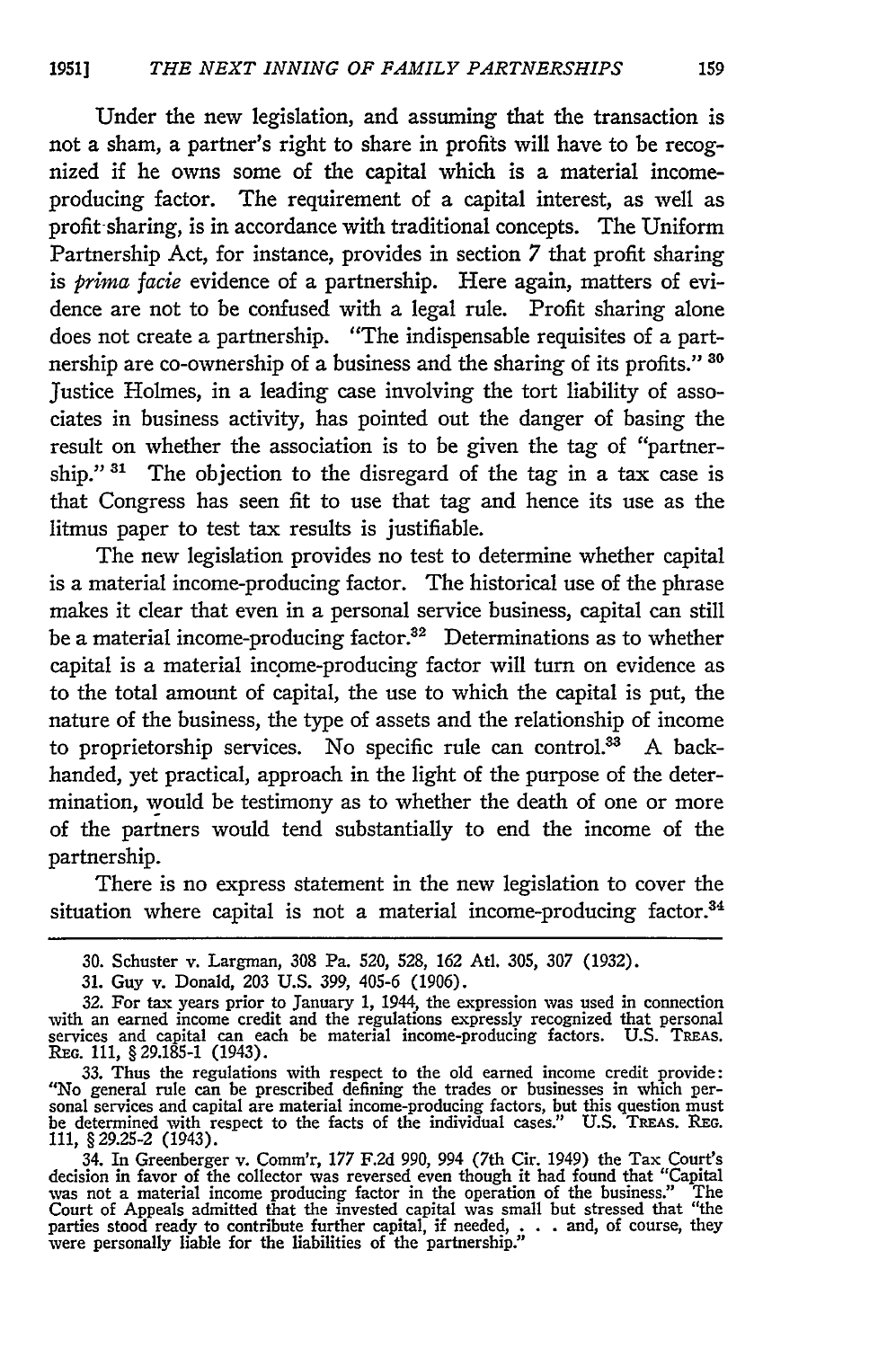Does the provision mean that an architect, for example, cannot take his own son into partnership to carry on their profession, and have it recognized as valid by the taxing authorities? The provision is a direction as to a particular situation in which a family partnership should be recognized, and it does not purport to exclude other situations from being similarly recognized. Its primary purpose as already stated is to avoid any distinction in the recognition of a partnership based upon whether the interest is ultimately traced to an actual purchase or a gift.

A person can become a partner even though his capital account may start at zero. The employee who is taken in as a partner often starts on that basis. Title to the business assets, even though only office furniture, passes to the partnership, so that there is co-ownership. The partner who starts with no capital, nonetheless, has in this typical case an interest in capital assets as they accumulate. Thus, even though capital is not a material income-producing factor, a partnership can be valid taxwise, if supported **by** facts other than a gift of a capital interest.

## *2. Reallocation of Income in Disregard of Partnership Agreement.*

The *Culbertson* case expressly left open the matter of reallocation of income as between partners. "No question as to the allocation of income between capital and services is presented in this case, and we intimate no opinion on that subject."  $35$  The Eighth Circuit in the Hartz case,<sup>36</sup> following the lead of the Sixth Circuit in the *Canfield*<sup>37</sup> and *Woolsey*<sup>38</sup> cases, had held that if the family partnership is valid, the tax collector cannot, for tax purposes, rewrite the provisions of the partnership agreement. On the same day the *Culbertson* case was decided, the Supreme Court denied certiorari in the *Hartz* case in which the government had asked for a review of this issue of reallocation.<sup>31</sup> No case since then has decided this issue in favor of the collector, but there is not much doubt that many cases involving the validity of the partnership were compromised on the basis of a reallocation of income.

The new legislation now swings the pendulum the other way, so that reallocation of income under certain circumstances is provided for under a new section 191 of the Code. It means that after establishing the validity of the partnership, the taxpayer must also satisfy the

<sup>35.</sup> *337* U.S. *733,* 748 (1949).

<sup>36.</sup> Hartz v. Comm'r, 170 F.2d 313 (8th Cir. 1948).

**<sup>37.</sup>** Canfield v. Conm'r, 168 **F.2d** 907 (6th Cir. 1948).

<sup>38.</sup> Woosley v. Comm'r, 168 **F.2d** 330 (6th Cir. 1948).

<sup>39. 337</sup> U.S. 959 (1949).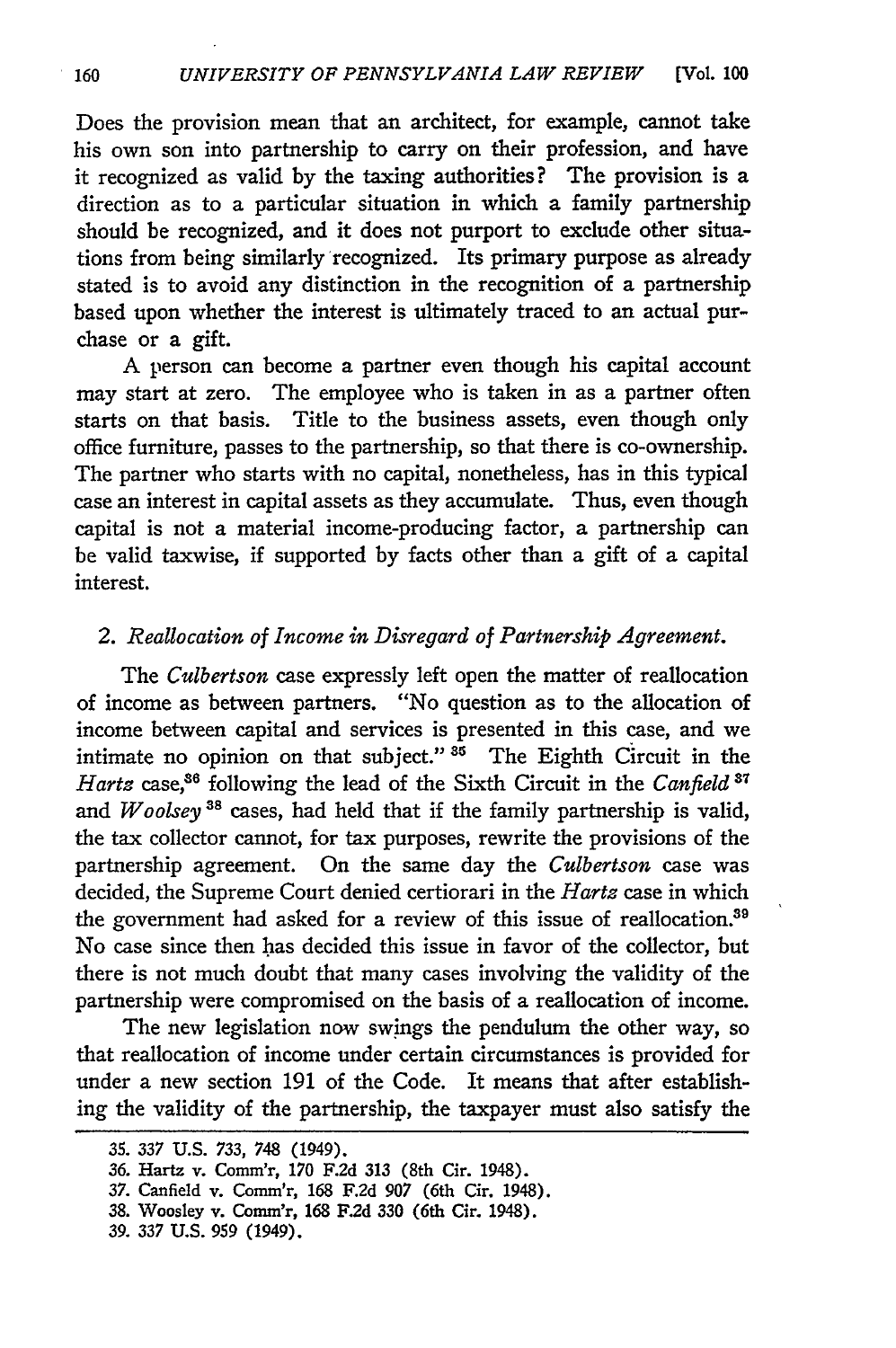tax collector with respect to the distribution of profits. The effectiveness of the new section will depend, to a great extent, upon the manner in which it is administered. An enlightened approach, from the standpoint of the real evil which it is designed to meet, will probably limit its use to cases where the over-all financial relationship of the parties is clearly unreasonable.

Specifically, the new section provides that for tax purposes reallocation of income, contrary to the terms of a valid family partnership agreement, is not to take place unless the former owner is not receiving reasonable compensation for his services or a proportionate return for his capital. An illustration of a situation where difficulty can arise is a family partnership agreement between father and son, which provides for a sharing of the profits of the father's former business with no provision for compensation for services. **A** too literal application of the section might lead to the conclusion that the father, the donor, must be taxed upon a reasonable compensation for himself plus his share of the profits, without regard to any compensation for the donee son. $40$  The section states expressly that distributive shares are not to be diminished by absence due to military service. *A fortiori,* if there is no absence of services, but actual services by the donee partner, those services should be considered before making any reallocation.

Another approach to effect this sensible result is to keep in mind that compensation can be paid or provided for in the form of profits. Thus, if the father and son perform services of equal value, no specific provision with respect to compensation would mean that they are receiving their compensation in the form of profits. Take the case where the capital interests are in the ratio of  $\frac{3}{4}$  and  $\frac{1}{4}$ , and profits are distributable in the same proportion. If the father's services as compared to the son's are in that same ratio, the father would be receiving reasonable compensation in his share of the profits. If, however, reasonable compensation to the father would be substantially in excess of a ratio of  $\frac{3}{4}$  to  $\frac{1}{4}$ , then it would be appropriate to consider that the father is not receiving reasonable compensation to the extent of such excess. Thus, in this illustration, if the father's services were worth \$40,000, and the son's \$4,000, it could be said that the father was getting some compensation in his portion of the profits. Accordingly, \$44,000 of the profits can be said to be the compensation of the father and the son, but since it was shared in the ratio of  $\frac{3}{4}$  to

<sup>40.</sup> The legislative history shows that the Congressional intent was otherwise. "In such cases a reasonable allowance will be made for the services rendered by the partners, and the balance of the income will be allocated a 1st Sess. 34 (1951).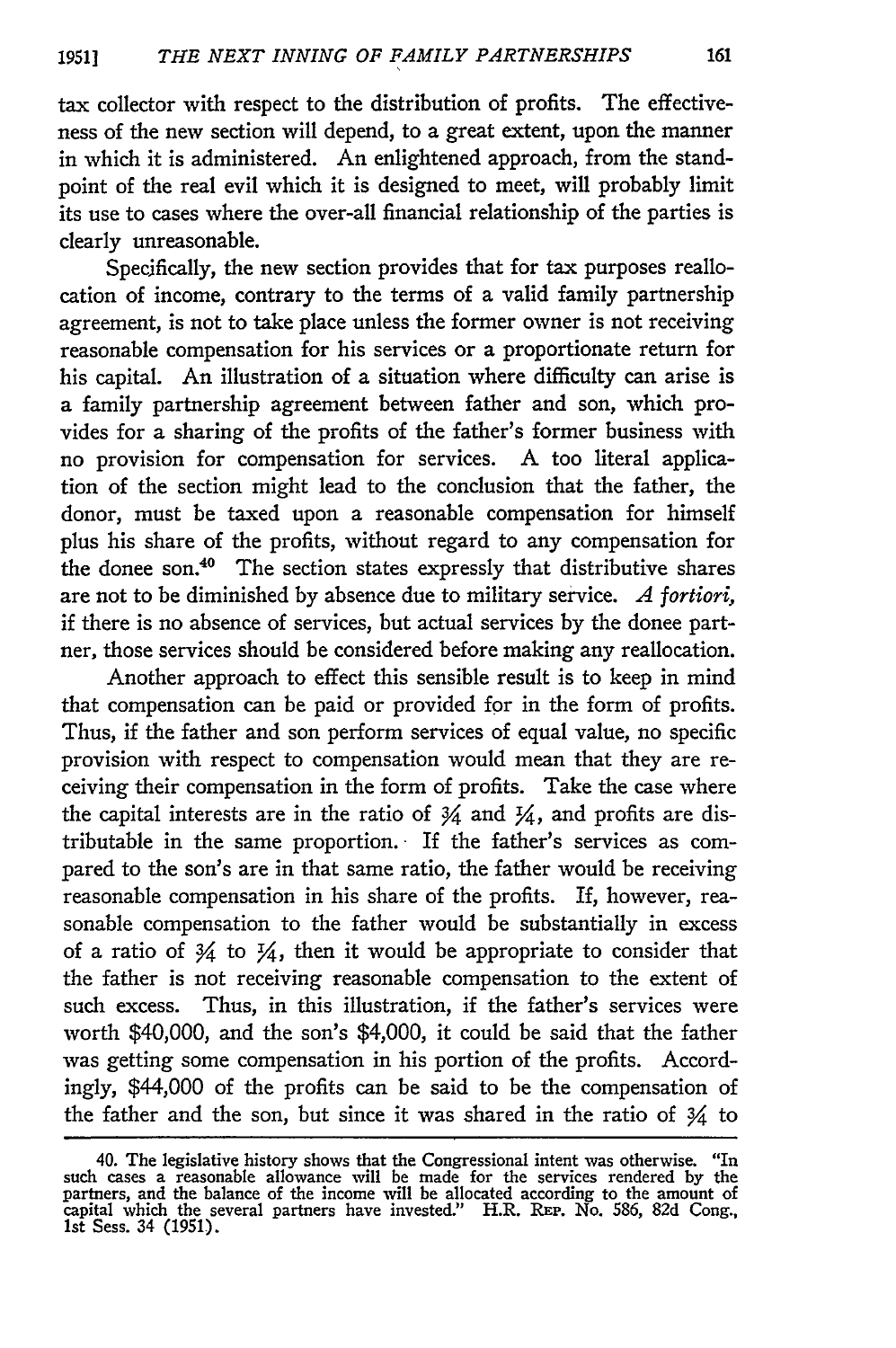$\frac{1}{4}$ , or \$33,000 and \$11,000, there should be a reallocation by adding to the father's distributive share the sum of \$7,000.

This administrative problem is only one of the complications brought on by this new feature of the law. There is, of course, the very serious matter of determining what amount is a reasonable compensation under all the facts of the case. Heretofore, the collector has worried about reasonable compensation by attempting to cut it down in the case of officers of close corporations. Yet, in this instance the tax collector's position will be the reverse, in that he will assert that the amount received by the former owner is not enough to constitute reasonable compensation. Much can be written on this subject alone; but it is again submitted that the situation calls for good administration, so that there will be a demand for reallocation only in the case where the partnership provisions, as a whole, are clearly unreasonable in disregarding the value of the services of the original owner.

The reallocation of profits is also directed when the agreement gives a greater proportionate return of profits on capital to a donee than to a donor. The father who gives his son a 1/10 interest in the partnership, and yet tries to give him 1/3 of the profits because of the son's capital interest will have to add the difference between 1/10 and 1/3 of the profits to his own taxable income. Of course, if services are performed without compensation provided therefor, then the same problem just referred to exists in determining to what extent the partner is receiving a share of profits in lieu of compensation for services. In such instances only the sum in excess of compensation for services is to be considered as the share attributable to capital. Much difficulty will be avoided in the future if family partnership agreements make provision for the payment of compensation for services of partners. Such compensation can be either a fixed sum or a percentage of the profits, or a combination of the two.

Still one other problem is created by the new section. It purportedly deals only with partnership interests created by gift or by purchase from a family member. Many partnerships are created merely by a contract which specifically calls for no purchase or gift of an interest. The language used in section 191 is not too satisfactory insofar as it deals with a partnership which is newly formed. Astute counsel may well argue that when a sole proprietor forms a partnership with a member of the family, there is rarely a partnership interest created by gift, and never a purchase of a partnership interest. Thus, it will be contended that when a partnership is formed by the putting up of capital or services or both, the relationship ensues or is created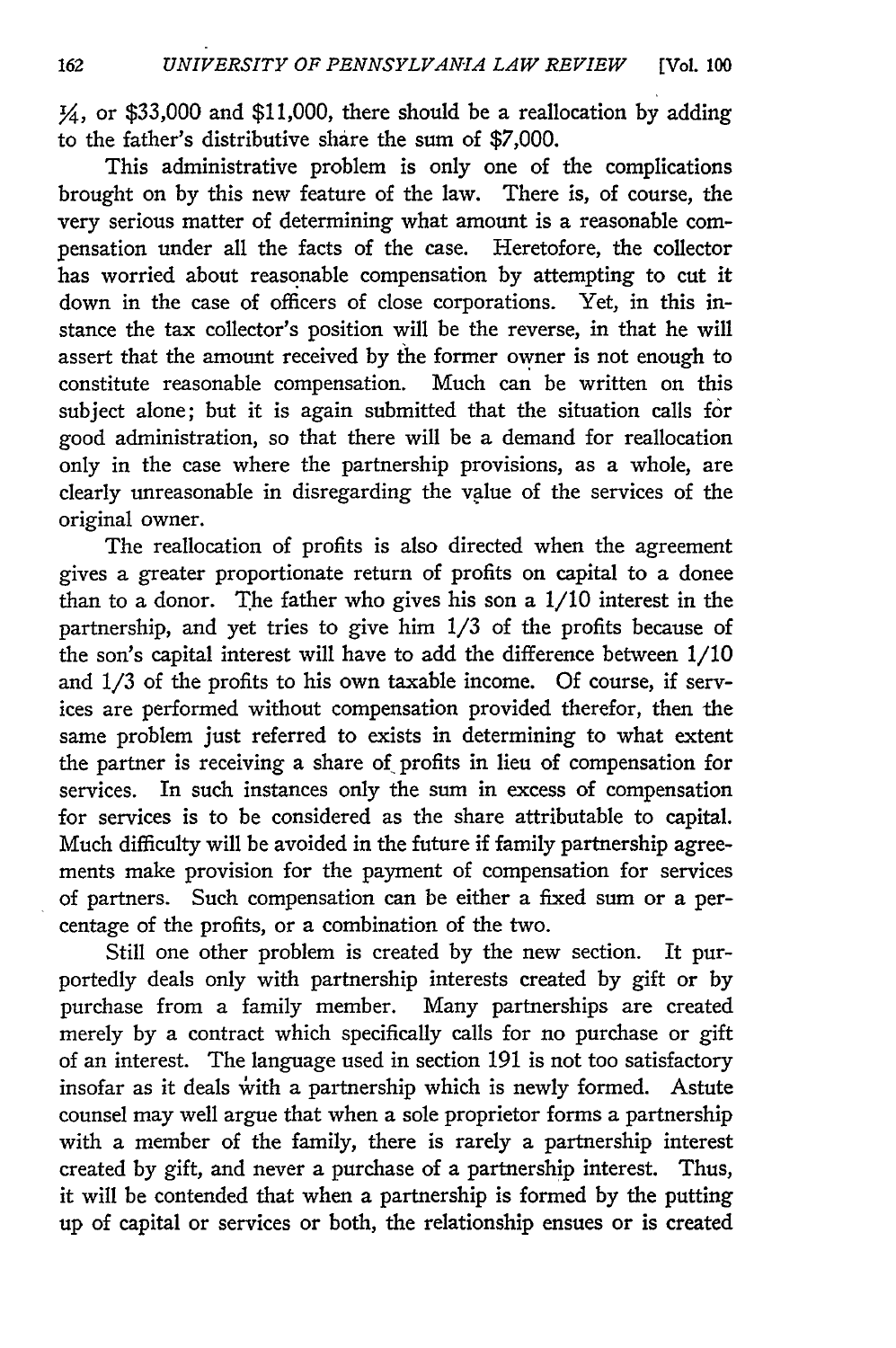because of the partnership agreement and not because of any gift or purchase. Taxation, however, is a practical matter, and courts will not permit the niceties of legal conveyancing to affect the result. It would appear, therefore, that the new section will'be applied to family partnerships whether new interests in an existing partnership are created or the partnership is newly created, and whether or not it is contended that the case presents no element of gift or purchase of a partnership interest.

## *3. The Retrospective Effect of the Legislation*

The family partnership changes in the Revenue Act of 1951 are stated to be applicable with respect to taxable years beginning after December 31, 1950. As to prior taxable years, there is an express statement that no inference is to be drawn from the enactment or from the date set for it to go into effect. Such a super-cautious handsoff policy is in direct contrast to the defeated Senate suggestion that the legislation be made retroactive under certain circumstances to taxable years after 1938. The suggestion was refused, notwithstanding the recognition that "the settlement of many cases in the field is being held up by" the tax collector.<sup>41</sup> A Senate suggestion was accepted, however, to make clear that when partners and the partnership had different taxable years, the Act would be effective as to 1951 taxable years of the partners, only if the distributive share of no partner would be includible in a 1950 return.

The first part of the legislation deals only with the question of the recognition of family partnerships, and, as pointed out above, is in effect declaratory of the rule adopted **by** most of the courts. It would seem, therefore, that despite the unusual provisions as to effective date, any old disputes, presently existing as to the validity of family partnerships, will be settled in accord with the rule declared in the new legislation.

A much more serious problem is presented as to reallocation of income, as provided for **by** the new section 191. Although as stated earlier, the Supreme Court has never expressly acted on the issue, it does appear that the new provision effects a complete change. Courts, therefore, will in all likelihood refuse to uphold any reallocation of partnership income in disregard of the partnership agreement as to taxable years prior to January 1, **1951.**

The reallocation provided for in the new section appears to be applicable, under the stated circumstances, to any family partnership.

<sup>41.</sup> H.R. **REP.** No. 586, **82d** Cong., 1st Sess. 33 (1951).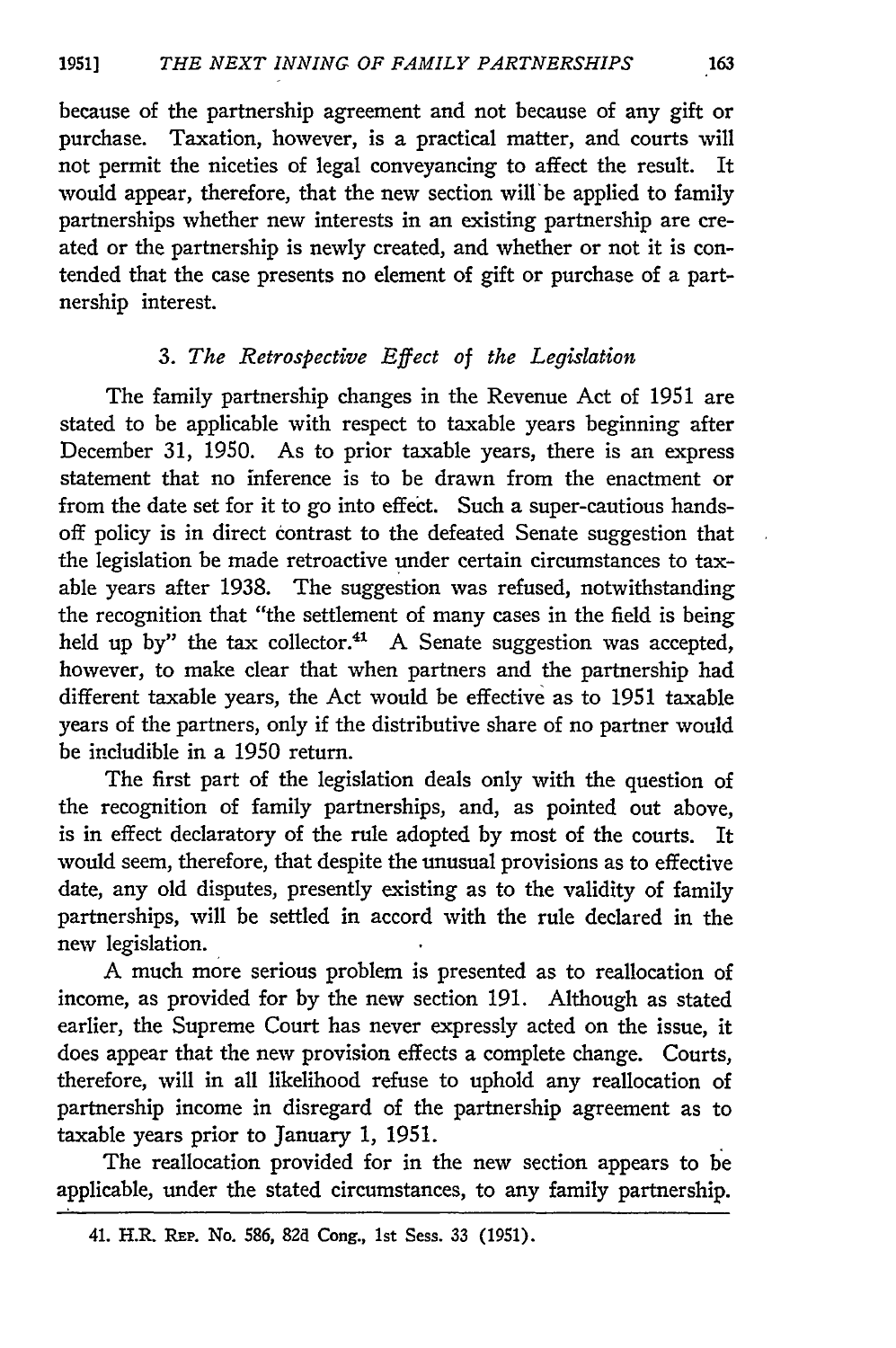With that assumption, an issue as to taxes for 1951 or for later years will exist whether the partnership was formed in 1951 or earlier. This may open hosts of new problems for existing family partnerships of long standing. The original owner who is still active in the business may find his taxes substantially increased because a decade ago he agreed to run the partnership without any specific compensation. Then, again, it could mean that each year the whole situation must be reexamined to see whether, under the facts of the current year, the compensation allowed to the owner is reasonable.

One way of avoiding a good number of these issues is to take the position that there is to be reallocation only if at the time the family partnership was created, adequate provision was not made for the services of the donor. If the agreement, under all the circumstances existing at the time it was made, contained provisions to give the donor reasonable compensation, it is not material that future developments have brought about a situation which makes that compensation very low. Obviously, an annual compensation of \$5,000 for the former owner as fixed in 1937 **by** the partnership agreement might not be reasonable compensation under 1951 standards. That, however, does not appear to be the kind of situation in which Congress intended to impose an additional tax on the original proprietor.

Another method of approach which might be urged upon the courts is that section 191 must be construed prospectively except insofar as it is expressly made retroactive. Accordingly, it will be urged that although it is made applicable to taxable years beginning after December 31, 1950, it cannot be applied to partnership arrangements in existence prior to that date. This argument, however, overlooks the point that the legislation is a tax measure and not a regulatory measure. When it refers to income of partnerships created by gift, it means prospective income only, except to the extent that it is **ex**pressly made retroactive, but it does not mean that the reference is only to prospective or newly created partnerships. The fair assumption, therefore, is that section 191 will be applied even to old family partnerships.

#### **CONCLUSION**

Upon final analysis it would appear that Congress has done a satisfactory job in trying to cope with this serious problem which has been confronting the courts. Congress has made it sufficiently clear that family partnerships are not to be disregarded for tax purposes merely because a member owns his partnership interest as the result